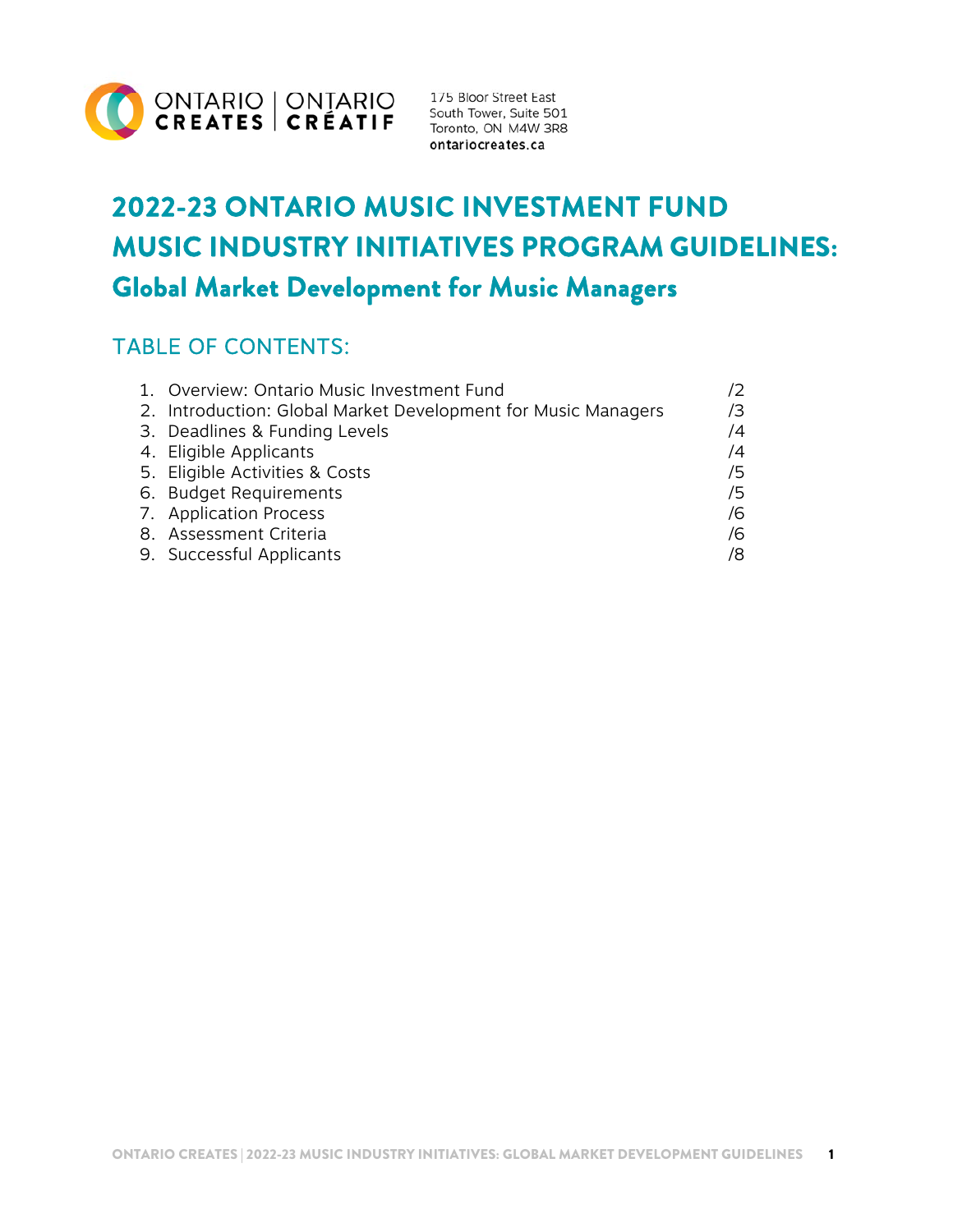# 1. Overview: Ontario Music Investment Fund

The Ontario Music Investment Fund (OMIF) is designed to provide targeted economic development investment to the province's vibrant and diverse music industry.

Program Objectives:

 OMIF supports Ontario music companies with strong growth potential to maximize return on investment (ROI), and create more opportunities for emerging artists to record and perform in Ontario.

Key program goals:

- Strengthen support at critical stages in the careers of artists.
- Focus resources on music companies with strong growth potential by:
	- o Providing investment to drive long-term growth; and,
	- o Maximizing ROI and enhance opportunities for emerging talent.

The program's three streams are tailored to different parts of the industry:

- Music Industry Initiatives: supporting industry organizations that undertake professional development/training and export activities, conduct industry analysis/data gathering and build regional capacity.
	- o Eligible applicants include music industry trade associations and music service organizations.
	- o Export/market development funding available for music managers.
- Music Creation: supporting businesses that take risks discovering and developing talent – particularly emerging artists – and bringing it to market through recording and production, marketing and promotion, touring and showcasing, and publishing.
	- o Eligible applicants include domestic and multinational record labels, and domestic music publishers.
- Live Music: supporting businesses and organizations that produce or promote live music events featuring Canadian artists including eligible festivals and concert series.
	- o Eligible applicants include live music promoters and presenters.

Anticipated Outcomes:

- Focused targeting of funding to optimize revenue, profits, job creation, private investment and tax revenue.
- Production of intellectual property (content) which may be owned and consumed domestically and exported, leading to sustained revenues and jobs in the province.
- Increased profile and prestige of Ontario on the world stage as the next generation of breakthrough artists are discovered and developed to their full potential.

#### Diversity, Gender Parity, Accessibility, and Respectful Workplaces

ONTARIO CREATES | 2022-23 MUSIC INDUSTRY INITIATIVES: GLOBAL MARKET DEVELOPMENT GUIDELINES 2 Ontario Creates values and supports diversity and gender parity at all levels and business roles within creative industries. We acknowledge that many communities continue to face systemic barriers, preventing them from participating meaningfully in these industries. Ontario Creates applies a lens of diversity, equity, and inclusion to the evaluation criteria for this program, and directs jury members to do the same. Applicants proposing projects/activities that support, reflect, and strengthen diversity and gender parity in Ontario are expected to tangibly demonstrate a genuine and sustained commitment to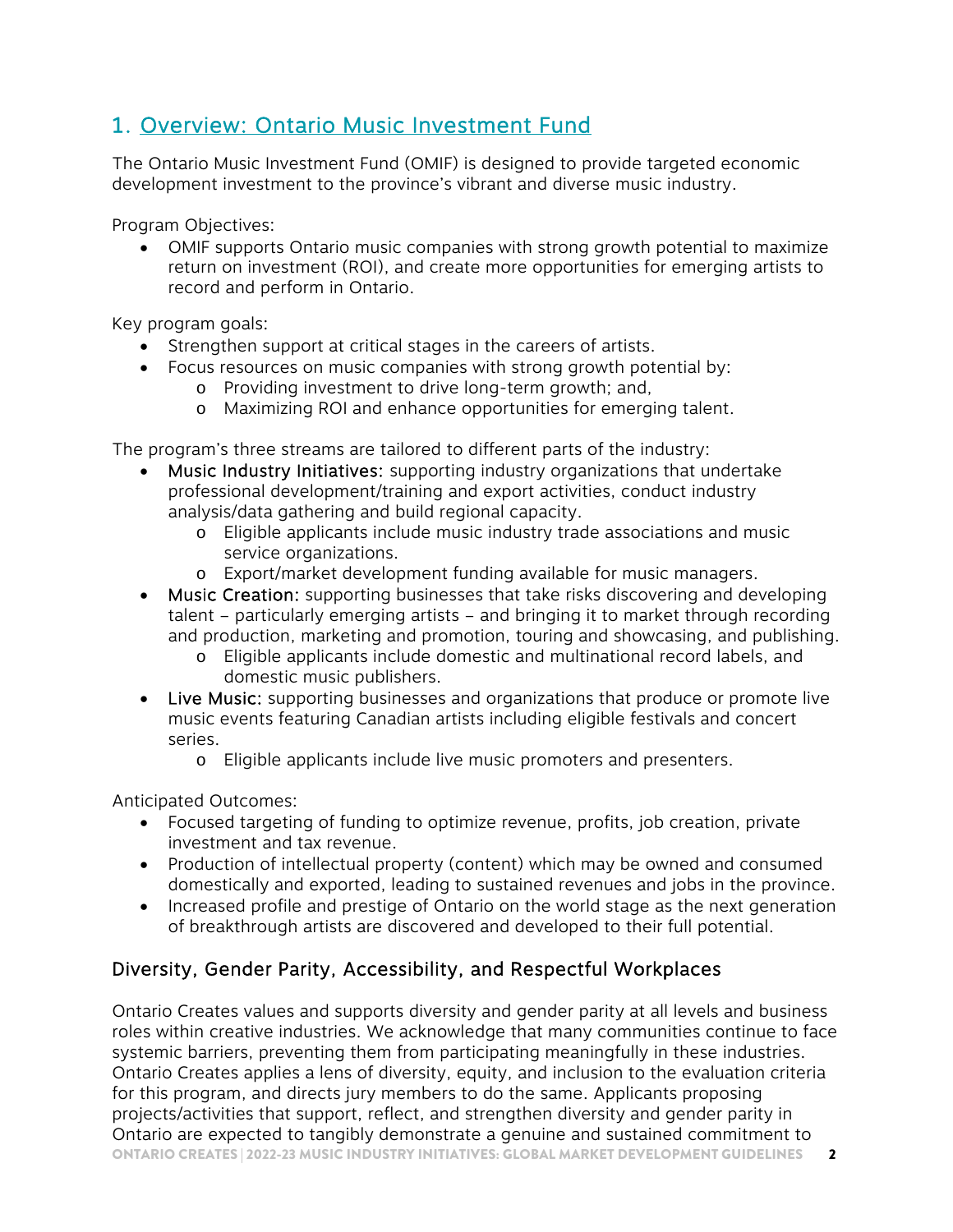these equity-seeking communities\*. Ontario Creates encourages applications from companies that are led by BIPOC (Black, Indigenous, or People of Colour) or Francophone individuals and applicants that otherwise meet the provincial definition of diversity.\*\*

Ontario Creates is committed to fostering respectful workplaces in all sectors and companies we support. Please see **Program Policies** for more details, including required respectful workplace Applicant Affidavit.

Ontario Creates welcomes applications from people with disabilities, people who are deaf, and people who have barriers to accessing technology. If you would like to request an alternative process or format for submitting an application, or request funds (up to \$500 per application) towards service providers to assist with your application, please contact the relevant Program Consultant a minimum of four weeks before the deadline. Support for application assistance is also available to First Nations, Inuit or Métis applicants facing language, geographic and/or cultural barriers. Services may include, but are not limited to, assistance to create an account and navigate the Online Application Portal; transcribe/edit/organize/translate application materials; complete and submit application materials.

*\* Equity seeking communities are those that face significant collective challenges in participating in society. This marginalization may be caused by, but not limited to, attitudinal, historic, social and environmental barriers based on age, ethnicity, disability, economic status, gender, nationality, race, sexual orientation and transgender status. Equity-seeking communities identify barriers to equal access, opportunities and resources due to disadvantage and discrimination and actively seek social justice and reparation.* 

*\*\* The provincial definition of diversity states: the dimensions of diversity include, but are not limited to: ancestry, culture, ethnicity, gender identity, gender expression, language, physical and intellectual ability, race, religion (creed), sex, sexual orientation and socio-economic status.* 

The following guidelines outline the eligibility requirements and application details for the Music Industry Initiatives: Global Market Development for Music Managers stream of the OMIF.

#### 2. Introduction: Global Market Development for Music Managers

Music Industry Initiatives: Global Market Development for Music Managers provides eligible music management companies with funding to participate in national and international activities that correspond to a strategy for company growth. These activities must produce measurable business and market development results for the participating company (sales, financing, licensing and/or publishing deals, audience awareness, media coverage, partnership development, etc.). Primary activities supported are market event attendance and targeted business travel activities that support the market development strategy.

Please see section 9 for important information on insurance and contract requirements for successful applicants.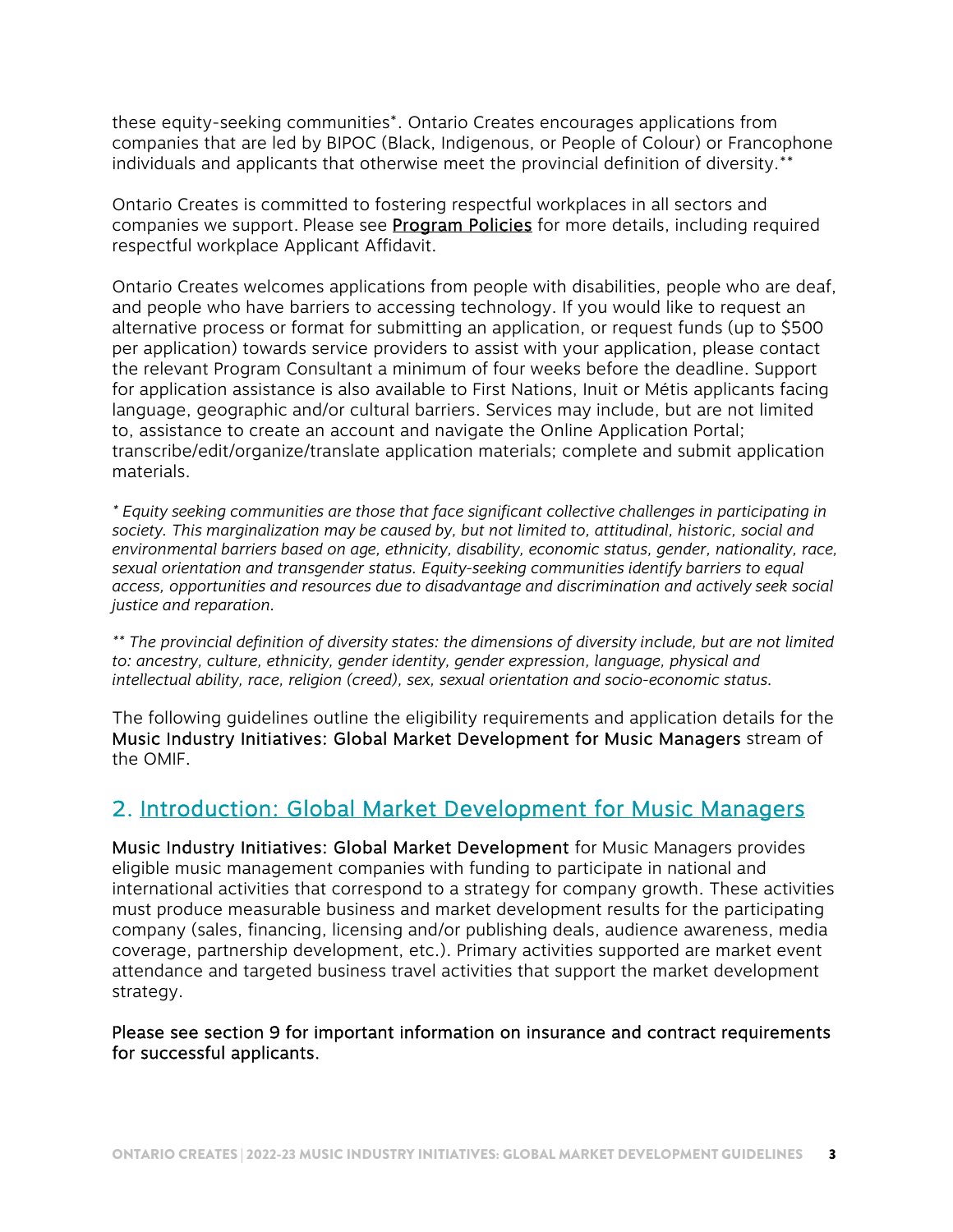# 3. Deadline & Funding Levels

The deadline for complete submissions is Thursday, June 16, 2022 at 5:00 pm ET, through the Ontario Creates Online Application Portal (OAP). Applications and documentation received after this deadline will not be considered.

Decisions will be communicated to applicants in late summer 2022.

Music Industry Initiatives: Global Market Development for Music Managers will provide up to \$10,000 capped at 50% of a participating company's eligible expenses to engage in business travel and market development activities between August 1, 2022 and July 31, 2023 as part of a comprehensive export development plan.

# 4. Eligible Applicants

This program is open to music management companies that are primarily engaged in representing or managing musicians and musical groups.

In order to be eligible, applicants must demonstrate the following general criteria:

- Be incorporated in Ontario or federally (or prepared to incorporate immediately if the application is successful);
- Have a permanent establishment in Ontario which serves as head office and base of operations (i.e. applicant is eligible to pay corporate income taxes in Ontario; and Ontario address is listed as head office in T2 filing);
- Be Canadian-owned and controlled, as defined in the Investment Canada Act (Canada);
- Have key management personnel who are Canadian citizens or permanent residents of Canada living in Ontario;
- Be financially solvent and an ongoing entity;
- Be able to demonstrate that they have had a permanent establishment in Ontario for at least one year prior to the deadline; and
- Be in good standing with Ontario Creates at time of application.

In addition, music management companies must:

- Have core business activities that:
	- o guide the professional careers of artists in the domestic and international entertainment industry by overseeing their day-to-day business affairs;
	- o advise and counsel artists concerning professional matters, long-term plans and strategic decisions which may affect their career; and
	- o engage in marketing, promotion and consulting on all facets of an artist's career.
- Have minimum annual revenues of \$25,000 from core business activities as a music manager;
- Be managing at least two artists (although exceptions may apply to managers with one artist should the artist's career be at an advanced, international level);
- Have a current artist roster that is at least 50% Canadian; and
- Manage at least one artist with commercial release within the last 24 months.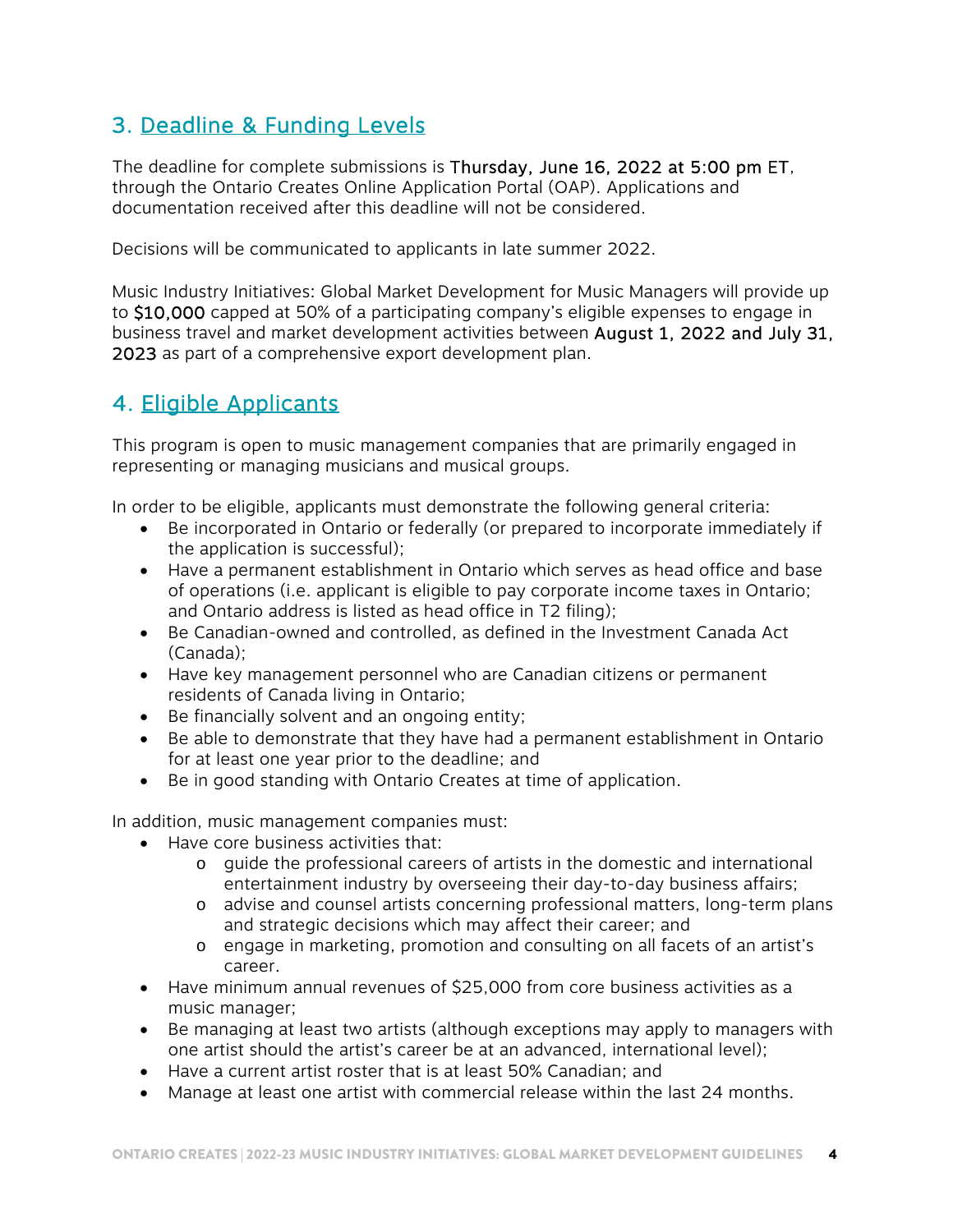First-time applicants are strongly encouraged to contact the Ontario Music Office (OMO) a minimum of two weeks ahead of the application deadline to discuss their eligibility. Applicants that fail to do so may have their application deemed ineligible/incomplete if eligibility is not clearly established in the application.

Exceptions to the eligibility requirements may be considered for applications from companies that are led by BIPOC (Black, Indigenous, People of Colour) or Francophone individuals and applicants that otherwise meet the provincial definition of diversity (see page 8). If applicable, please contact the Ontario Music Office a minimum of two weeks prior to the application deadline to discuss.

# 5. Eligible Activities & Costs

Eligible export and market development activities include attendance at key industry markets and events, global audience development initiatives, planned sales and business trips to key territories to meet with identified leads and/or participate in trade missions organized by industry associations.

Activities supported through this program must contribute to the applicant's business and market development goals related to artist and company growth.

Companies may receive funding to attend the same activity year-over-year provided that they can demonstrate that they are pursuing new business and market development objectives. In such instances, companies must provide a case for further support and be able to demonstrate progress made with respect to business and market development objectives for relevant projects.

The number of eligible program activities is capped at five. Ontario Creates reserves the right to only relate to a portion of the business and market development plan submitted by the applicant company.

# 6. Budget Requirements

Companies must complete the budget template summarizing all eligible expenses including:

- *Market Costs* Including registration and participation expenses.
- *Travel Costs*  Including flight and local transportation. Air travel should be budgeted at economy rates and should reflect the costs of booking at least 30 days in advance of travel.
- *Accommodation Costs* Hotel expenses should be at moderate per night rates and should reflect the average for the travel destination/activity. Approval at the application stage is required.
- *Per Diems* Capped at C\$75/day for domestic travel and \$100/day for international travel (including daily meals and incidentals).
- *Marketing Costs* Including design, production and shipping material specifically created for the proposed activities.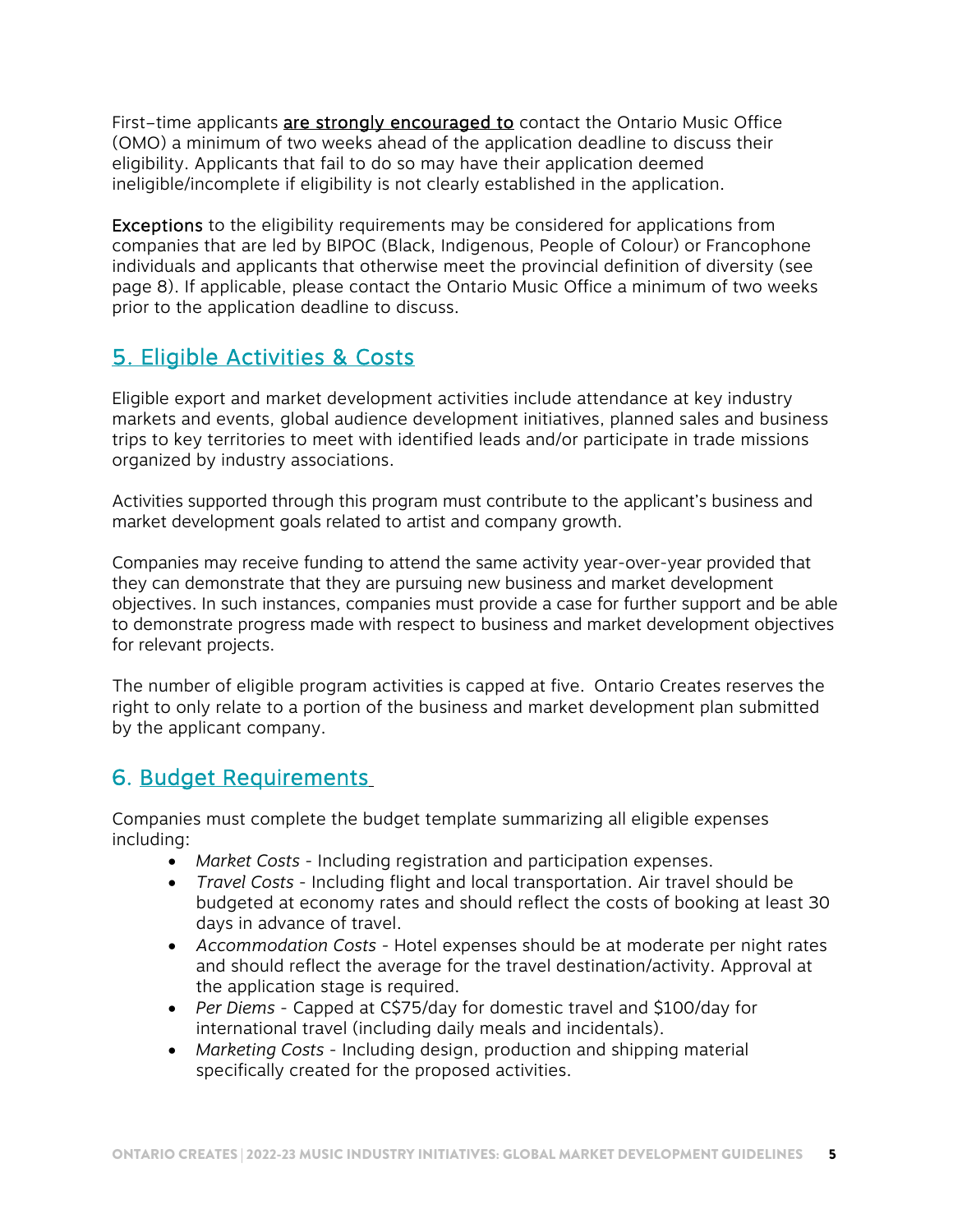For budgeting purposes Ontario Creates will cover arrival the day prior to and departure the day after an event. Any additional time at an event must be addressed in the application and a rationale provided.

While companies may be incurring additional expenses that do not correspond with the categories above, these costs should not be included in the budget. The amount of the Ontario Creates contribution will be based only on the eligible expenses listed above. Expenses that are considered ineligible for the purpose of this program include:

- hospitality and entertainment costs;
- core business costs such as design and printing of business cards;
- communications costs such as mobile phone fees, long distance fees, etc.; and
- costs associated with ineligible company representatives and additional representatives over and above the cap for this program.

Companies are advised that if they are participating in activities that are supported by other government agencies and industry associations certain expenses may not be eligible for inclusion in the Global Market Development stream budget. Companies should speak with the organizers of these events to determine specific requirements for creating their budget for these activities.

All eligible expenses included in the budget must be reasonable and appropriate as determined by Ontario Creates. Ontario Creates reserves the right to request changes to the budget submitted by the applicant company as part of their application to conform to the above guidelines. A cost report is required on conclusion of the program and significant deviations from the approved budget may be disallowed unless previously approved by Ontario Creates.

# 7. Application Process

Applicants must submit their applications electronically through the Online Application Portal (OAP) at https://apply.ontariocreates.ca/.

Applicants that do not have a user account on OAP, should go to https://apply.ontariocreates.ca/ and click on "Register". For assistance, please see Ontario Creates' website for the "OAP Quick Start Guide". For technical assistance, please contact the OAP Help desk at **applyhelp@ontariocreates.ca**.

A complete list of required application materials is outlined in the application form on the OAP.

#### 8. Assessment Criteria

Applicants are advised to ensure that they meet all eligibility requirements before submitting an application. Applicants should also ensure that their application material clearly conveys the strengths of their proposed activities with respect to the program guidelines and evaluation criteria.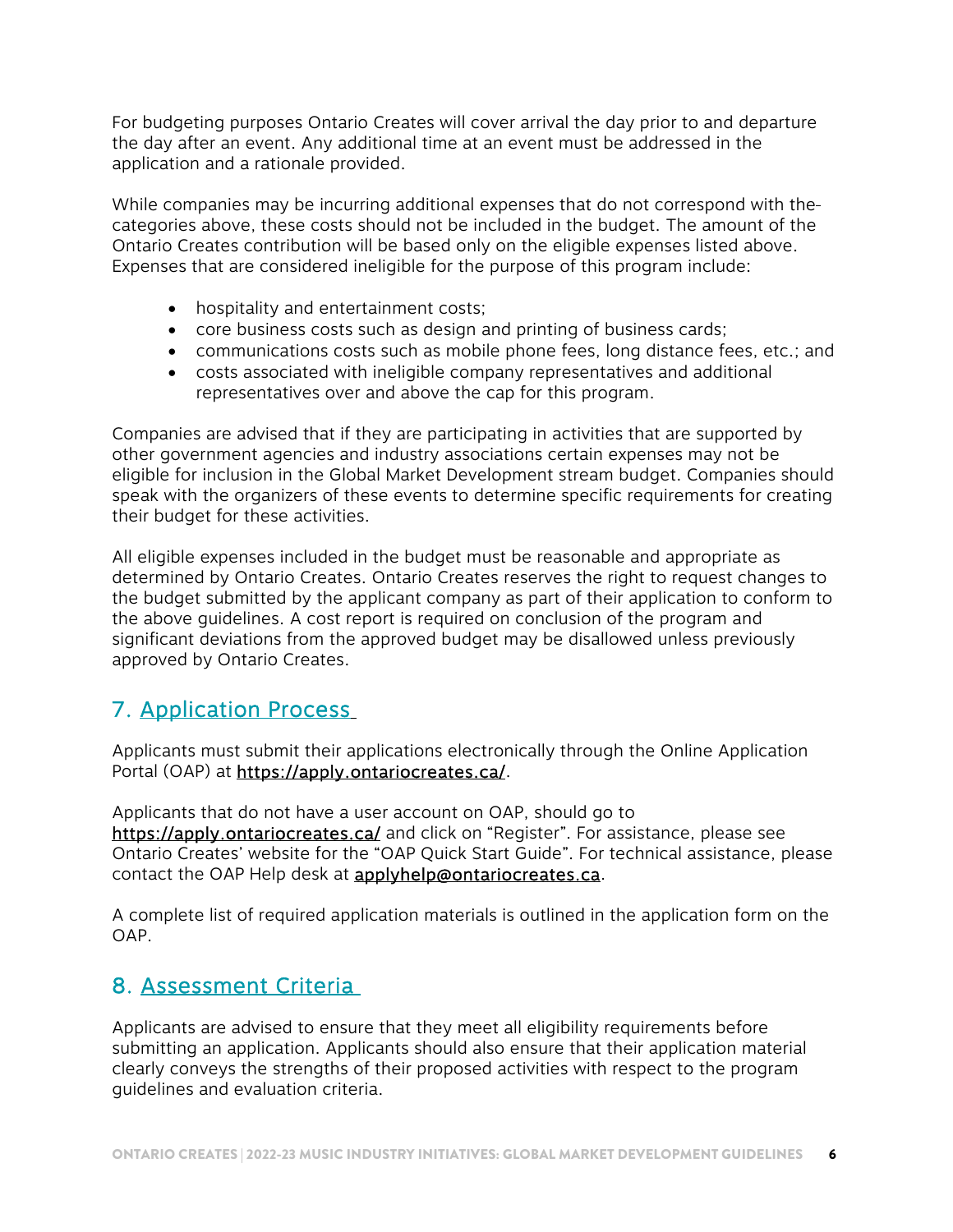The number of applicants that will receive funding and the amount of funding awarded is dependent on the quantity and quality of the activities selected, and the individual needs of each applicant.

After applicant and activity eligibility have been confirmed, applications will be assessed according to the following criteria:

| <b>Track Record</b><br>Degree to which the applicant demonstrates that it has the track<br>record and organizational capacity to effectively execute the<br>activities<br>Includes an assessment of global market readiness, prior results<br>$\bullet$<br>and previous performance in Ontario Creates programs<br>Presence of diversity among senior leadership, staff, or contract<br>$\bullet$<br>employees, particularly underrepresented communities within the<br>music industry                                                                                                                                         | 30% |
|--------------------------------------------------------------------------------------------------------------------------------------------------------------------------------------------------------------------------------------------------------------------------------------------------------------------------------------------------------------------------------------------------------------------------------------------------------------------------------------------------------------------------------------------------------------------------------------------------------------------------------|-----|
| <b>Overall Proposal</b><br>Thoroughness of the applicant's description of the proposed activity<br>and its anticipated results<br>Suitability of proposed activities<br>Feasibility of the timeline, budget, and financing plan objectives for<br>$\bullet$<br>proposed activities<br>Viability of company's business and market development plan<br>$\bullet$<br>Demonstration of thoughtful consultation, collaboration, and<br>$\bullet$<br>participation of equity-seeking communities, particularly<br>underrepresented communities within the music industry<br>Degree to which diversity is reflected within the roster | 25% |
| Economic & Cultural Impact<br>Degree to which expected global market development results are well<br>$\bullet$<br>documented in the application, including a description of tangible,<br>measurable, and realistic results and a clear explanation of<br>anticipated return on investment (ROI)<br>Applicant's potential to achieve measurable critical and/or<br>commercial success                                                                                                                                                                                                                                           | 25% |
| Sustainability<br>Extent to which the application demonstrates forward-thinking<br>strategic planning and focus on long-term growth and sustainability                                                                                                                                                                                                                                                                                                                                                                                                                                                                         | 15% |
| <b>Emerging Artists</b><br>Degree of support activities provides for emerging artists                                                                                                                                                                                                                                                                                                                                                                                                                                                                                                                                          | 5%  |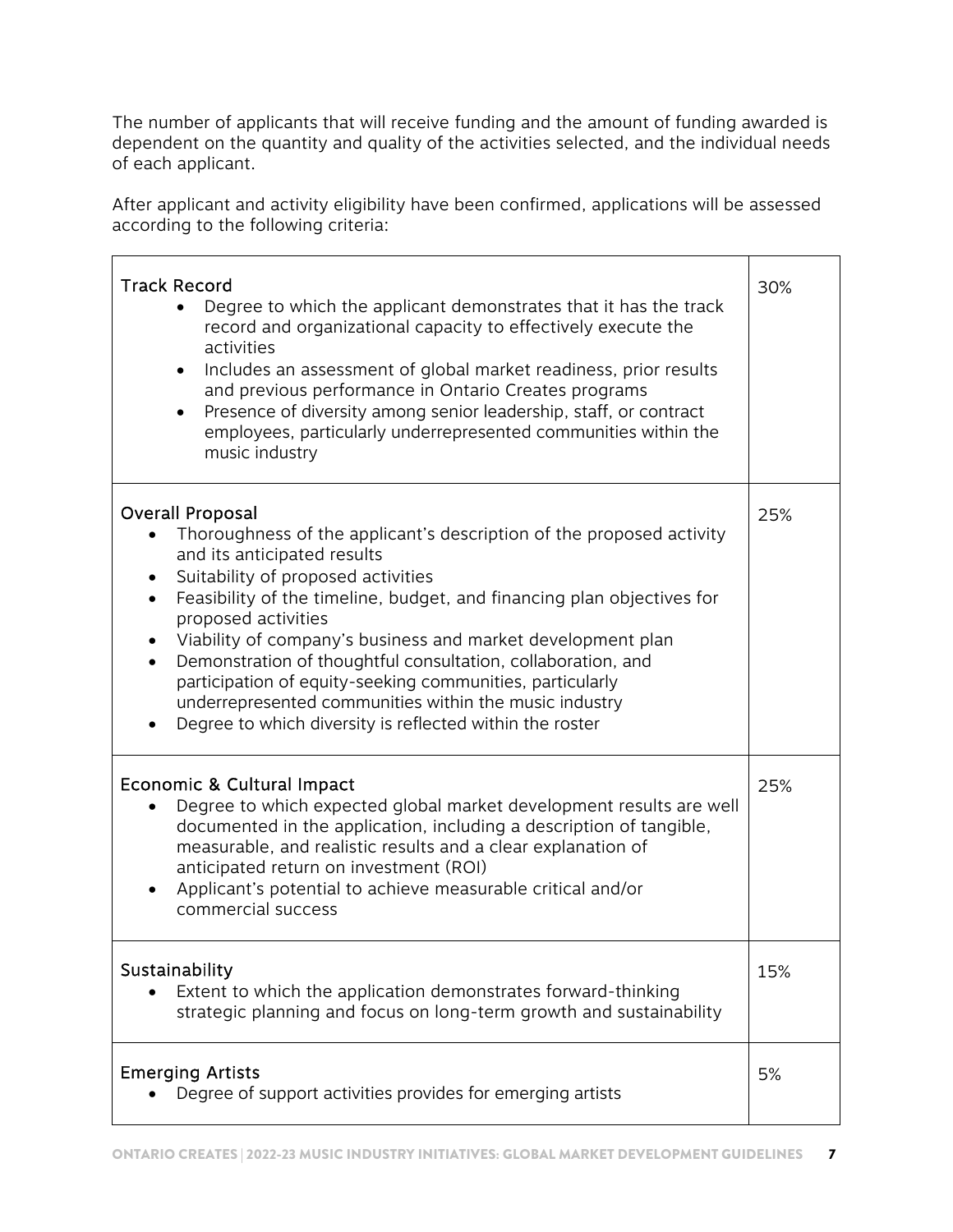\* The provincial definition states: the dimensions of diversity include, but are not limited to: ancestry, culture, ethnicity, gender identity, gender expression, language, physical and intellectual ability, race, religion (creed), sex, sexual orientation and socio-economic status.

Applicants are encouraged to be specific and include anticipated measurable results in their application. Quantitative and qualitative measures include, but are not limited to, estimates of the following:

- financial impact (revenue, sales etc.);
- audience awareness:
- territories reached;
- business connections (name of individual(s) and company);
- traditional media coverage;
- social media impact;
- partnership development;
- artist bookings;
- showcase opportunities; and
- deals secured.

All Ontario Creates decisions are final. Ontario Creates reserves the right to alter program guidelines with general public notice to all potential applicants and to refuse any application for any reason. The number of awards and amount awarded is contingent on confirmation of Ontario Creates' annual budget. Ontario Creates is not required to make any minimum number of awards. Subject to the Freedom of Information and Protection of Privacy Act, all information contained in the application will remain strictly confidential. All inquiries pertaining to Ontario Creates Funds are to be directed to Ontario Creates staff only.

# 9. Successful Applicants

Participating companies are responsible for making all arrangements for travel, registration and accommodation as required for the activity plan outlined in their application.

Successful applicants will receive funding installments during the course of their activities, triggered by meeting pre-determined milestones and deliverables, which are based on the company's activities and timelines. Generally, the following milestones will trigger payments:

- Execution of the Ontario Creates transfer payment agreement; and
- Delivery of the completed activities and all deliverables outlined in the funding agreement.
- Agreement On acceptance into the program, the recipient company will be required to sign an Ontario Creates Transfer Payment Agreement (TPA) covering the terms of their participation in the program including providing Ontario Creates with permission to use the project and delivery materials for promotional purposes. A copy of this agreement can be found in the **[Program Policies document](https://ontariocreates.ca/uploads/OMIF/Eng/Program-Policies.pdf)**. Recipients may not amend the TPA template.